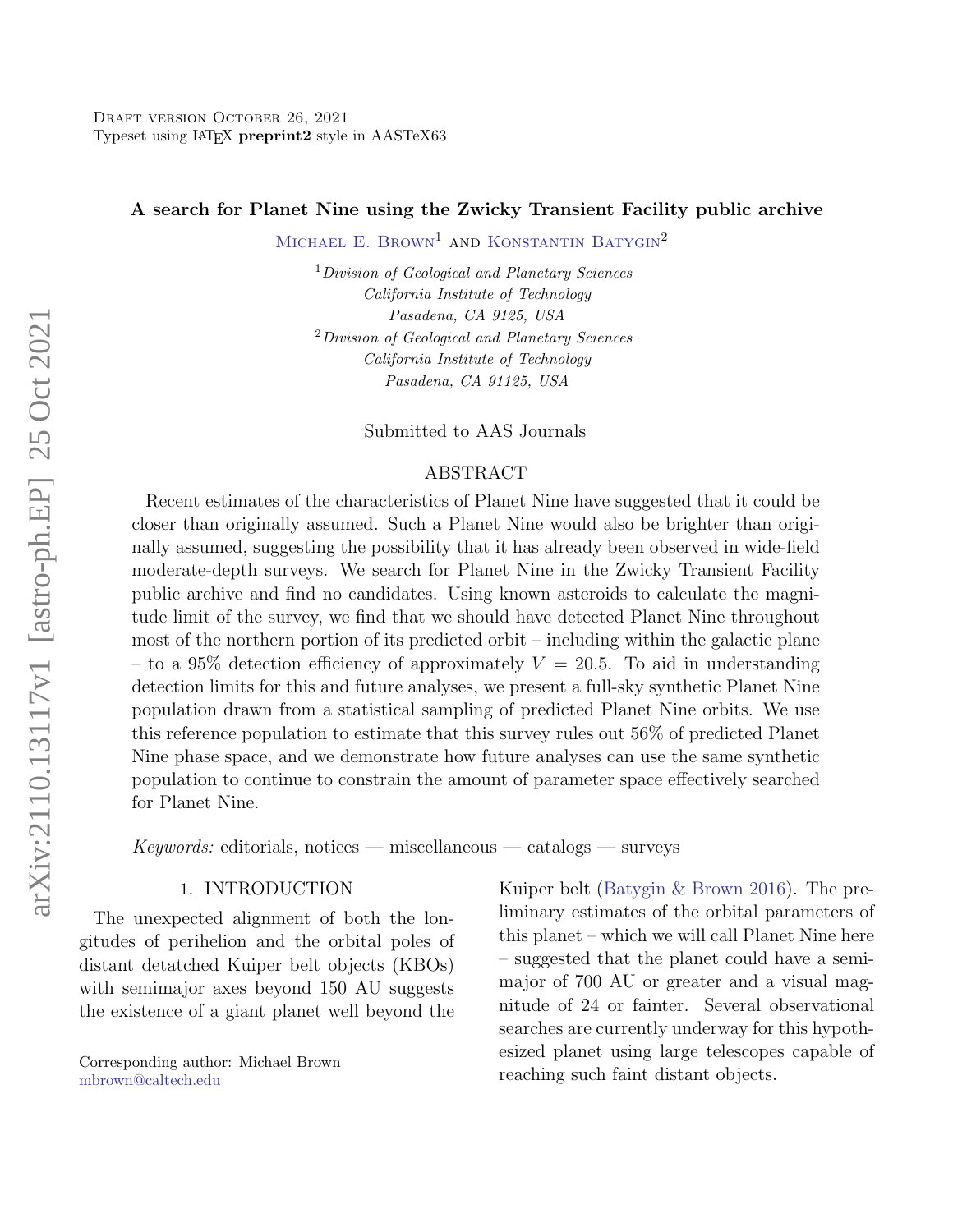Recently, [Brown & Batygin](#page-10-1) [\(2021,](#page-10-1) hereafter BB21) developed a method to use the full set of detections of distant detached KBOs, along with estimates of the biases in these detections and a large suite of numerical simulations, to make a statistical model for the orbital parameters of Planet Nine. The posterior distribution for the predicted distance to Planet Nine is broad, but one important outcome of the analysis is the realization that Planet Nine could possibly be both closer and less massive than originally assumed. Even though a less massive planet will likely be slightly smaller, the closer distance to the planet can make it as much as 2 magnitudes brighter than the original estimates. Planet Nine may not require dedicated searches on large telescopes but, instead, may have been already imaged in one of the increasingly large numbers of wide field surveys completed or underway to date.

Here, we search the first 3 years of the public Zwicky Transient Facility (ZTF) archives for Planet Nine using a new orbit-linking algorithm that is efficient at searching sparsely sampled data across multiple-opposition. To understand the effectiveness of our search we develop a method to calibrate the efficiency of the ZTF observations using both detections and non-detections of known asteroids within the ZTF survey. The survey method and calibration are applicable to other large-scale transient surveys currently underway.

#### 2. ZTF DATA

Our orbit-linking method and calibration are agnostic to how and where the data are acquired. Instead, our self-calibration accounts for the characteristics of the survey depth and cadence with no pre-knowledge. Nonetheless, we briefly introduce the key characteristics of the ZTF public survey here. The ZTF is a timedomain survey run on the Samuel Oschin 48" Schmidt telescope at Palomar Observatory. The CCD camera covers a  $47 \text{ deg}^2$  field of view. The

public survey nominally covers the full sky visible north of -30◦ declination once every three nights. In addition, a strip approximately 10◦ wide centered on the galactic plane is imaged nightly. The 15 second exposures of the survey reach a  $5\sigma$  reported depth of  $q = 20.8$ and  $r = 20.6$ , though significant variations occur [\(Bellm et al.](#page-10-2) [2019\)](#page-10-2). Astometric registration of the frame to GAIA is good to 30 milliarcseconds, and the faintest sources cataloged have uncertainties of ∼ 1 arcsecond [\(Masci et al.](#page-10-3) [2019\)](#page-10-3). The archive begins with data on 1 June 2018 and continues to be updated nightly. We restrict our analysis to data from 1 June 2018 until 7 May 2020 and to the specific region on the sky predicted for the location of Planet Nine by BB21, The ZTF data cover essentially every location along the predicted path of Planet Nine many times over on many separate dates with the exception of the furthest southern portion of the orbit.

The ZTF public archive contains only nightly transients, that is, detections on the image made after a reference template has been subtracted [\(Masci et al.](#page-10-3) [2019\)](#page-10-3). Such transients are ideal for detecting moving objects in the solar system. Every morning, we download the full set of nightly transients from the archive page[1](#page-1-0) . Many real astrophysical transients will repeat sporadically or stay bright for multiple nights; we thus discard any transients that appear more than once at a single location. As of 1 June 2018, the Planet Nine search area of the ZTF archive contains ∼13 million detections that fit this criteria, including 8.6 million within 2 arcseconds of known solar system objects (discussed further below). Nearly every other single-night transient is a false positive of some sort, but unknown bright solar system objects will also appear – possibly many times – in this catalog. Our task is to discard the many

<span id="page-1-0"></span><sup>1</sup> <http://ztf.uw.edu/alerts/public>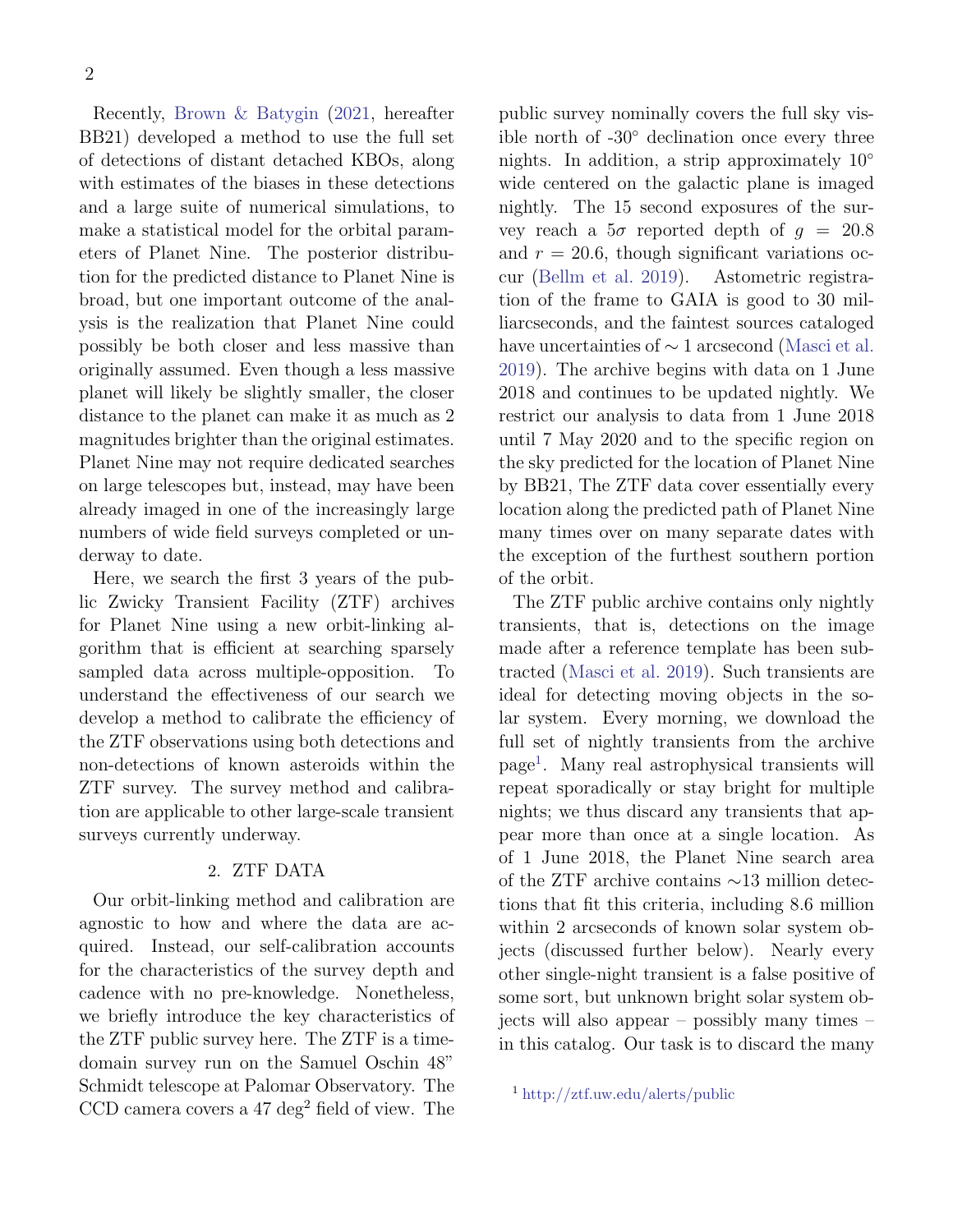false positives and link any real objects onto Keplerian orbits to identify their existence.

### 3. DETECTION LIMITS

Before searching for Planet Nine itself, we develop a method to determine detection limits in the ZTF data. Little information on coverage, filling-factor, sky conditions, or other parameters that would be required to compute real search limits is available in the nightly public archive. We instead develop a method using known asteroids to self-calibrate the survey.

Every ZTF image – particularly near the ecliptic – contains many detections of asteroids, each of which will appear in the single-epoch transient catalog that we create. Numbered asteroids have sufficiently well known orbits that they should appear at nearly precisely their predicted position. These asteroids also have predicted magnitudes. Unfortunately, the predicted magnitudes are not as reliable as the predicted positions. The predicted magnitudes do not account for light curves, colors, or individual phase functions. To determine how much the true magnitudes differ from the predicted magnitudes we examine 100,000 labeled asteroids and find that, accounting for offsets between  $g$  and  $r$  and the predictions, which are in  $V$ , the predictions have a root-mean-square (RMS) deviation of 0.2 magnitudes with respect to the observations. No systematic offsets are seen.

We will thus use these asteroids as known transient point sources of known magnitude to calibrate the efficiency of the survey, with the caveat that the calibration is uncertain to a few tenths of a magnitude. The benefit of using these asteroids is that, owing to the large number of asteroids on each image taken, they account for the efficiency of all aspects of the survey, from observing conditions at the moment of the image, to which regions of the sky are surveyed each night, to detector geometry, to transient processing pipeline.

We use JPL Horizons<sup>[2](#page-2-0)</sup> to predict position and magnitudes at 1 day intervals across the 3 years of the survey of every numbered asteroid. We then interpolate to the time of each image and look for transients within 2 arcseconds of each predicted asteroid position. We find that most of the asteroid associations are labeled in the ZTF archive, but a small number are not. Given the astrometric precision of ZTF and the well-known orbits of numbered asteroids, most of the detections are within an arcsecond of their predicted position.

For each night in the 3 year period, we track each numbered asteroid that appears in the transient catalog and also each that could have appeared, but does not. We divide the sky into ∼1.8 square degree equal-area regions using an NSIDE=[3](#page-2-1)2 HEALPix grid  $3$ , and we grid each detection and non-detection into 0.25 magnitude bins for each night of the 3 years. Note that we exclusively use the predicted magnitude for both detected and undetected objects. While ZTF observes in multiple wavelength bands, we make no attempt at correcting for color; this procedure is equivalent to implicitly assuming that Planet Nine has the same color as the average asteroid. Within the limits of this calibration, this assumption should be adequate. For each night and at each position in the sky, we are thus able to estimate the probability that a moving object of a particular predicted magnitude is detected any night of the 3 year survey.

As an initial estimate of the Planet Nine search efficiency, we can ask the question: what is the probability that an object of a given magnitude would be detected n or more times at a particular location? Here, n is the number of detections that we require to successfully de-

<span id="page-2-0"></span><sup>2</sup> <http://ssd.jpl.nasa.gov>

<span id="page-2-1"></span><sup>3</sup> <https://healpix.jpl.nasa.gov/html/idl.htm>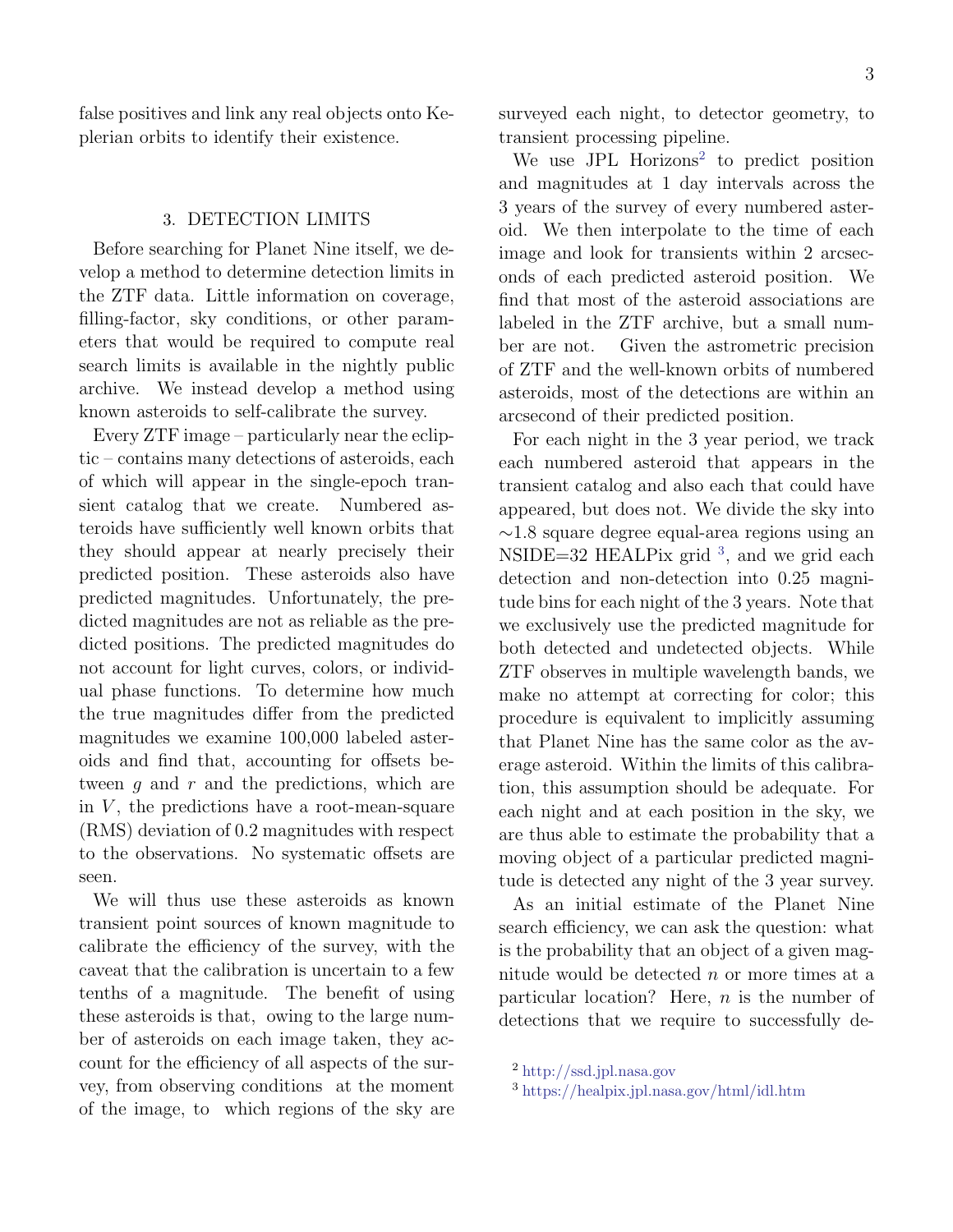tect Planet Nine. Smaller values of n will make it more likely that enough detections of Planet Nine will have occurred, while increasing the probability of false linkages. Higher values of  $n$ will lower our detection efficiency but likewise lower the false positive rate. In addition, higher values of n require less processing time for our detection algorithm, described below. Below, we find that  $n \sim 7$  provides an attractive tradeoff between these competing factors. For this initial detection limit estimation, we thus define our magnitude limit as the brightness at which there is a 95% or greater probability that an object at that magnitude would have been detected 7 or more times. To determine this magnitude limit, we simulate 1000 observations in each HEALPix at each point in the magnitude grid on each night of the survey and determine the faintest object that is detected 7 or more times 95% of the time. Our survey limit map is shown in Fig 1.

Several interesting features of the limit map are clear. First, the northern galactic plane is well covered. Even with the high density of stationary sources in the plane causing confusion with transients, the high cadence – particularly within 10 degrees of the plane – means that real moving objects have multiple opportunities to be detected throughout the year and are eventually detected 7 or more times as efficiently as outside of the galactic plane. The southern galactic plane is less-well covered, owing to the 28 degree latitude of Palomar observatory, but regions of good coverage exist. The survey limit estimate is best where large numbers of asteroids are predicted or observed. At higher ecliptic latitudes the method fails. In principle one could estimate an efficiency based on stellar density and coverage, though we do not attempt that here.

In order to understand how strongly the number-of-detections-required affects detection limit, we calculate a limit map for 14 required

detections. Throughout most of the survey region, the limits are worse by no more than 0.25 magnitudes. The extremely large number of images obtained across the whole northern sky by ZTF ensure that a sufficiently bright Planet Nine will be detected many times in the survey.

# 4. A PLANET NINE REFERENCE POPULATION

For calibration of our search algorithm, described below, and for eventual understanding of its detection limits, it will be helpful to define a Planet Nine reference population and simulate its detection. Indeed, this reference population is a useful tool beyond this analysis, as it will allow any survey to help understand which parts of the Planet Nine parameter space it has ruled out and which others have already been ruled out.

The Markov Chain Monte Carlo analysis of BB21 created a posterior sample of orbital parameters for 49100 realizations of Planet Nine. For these realizations, 95% of the population is within a swath of sky  $\pm 12^{\circ}$  in declination from an orbit with an inclination of 16◦ and an ascending node of 97°. The  $1\sigma$  bounds on the population has a mass of  $6.2^{+2.2}_{-1.3}$  Earth masses, a semimajor axis of  $380^{+140}_{-80}$  AU, and a perihelion distance of  $300^{+85}_{-80}$  AU.

We create our reference population of 100,000 potential Planets Nine by randomly selecting from the sample parameters 100,000 times and picking a random value of mean anomaly, M, between 0 and 360°. We use the same assumptions as BB21 for the radius and albedo, that is we assume a simple mass-diameter relationship of  $r_9 = (m_9/3M_{\text{earth}})$  R<sub>earth</sub> based on fits to planets in this radius and mass range by [Wu](#page-10-4)  $&$  Lithwick [\(2013\)](#page-10-4), and we assume a full range of albedos from 0.2 – half that of Neptune – to 0.75, the value predicted by modeling from [Fort](#page-10-5)[ney et al.](#page-10-5) [\(2016\)](#page-10-5), who find that all absorbers are condensed out of the atmosphere and the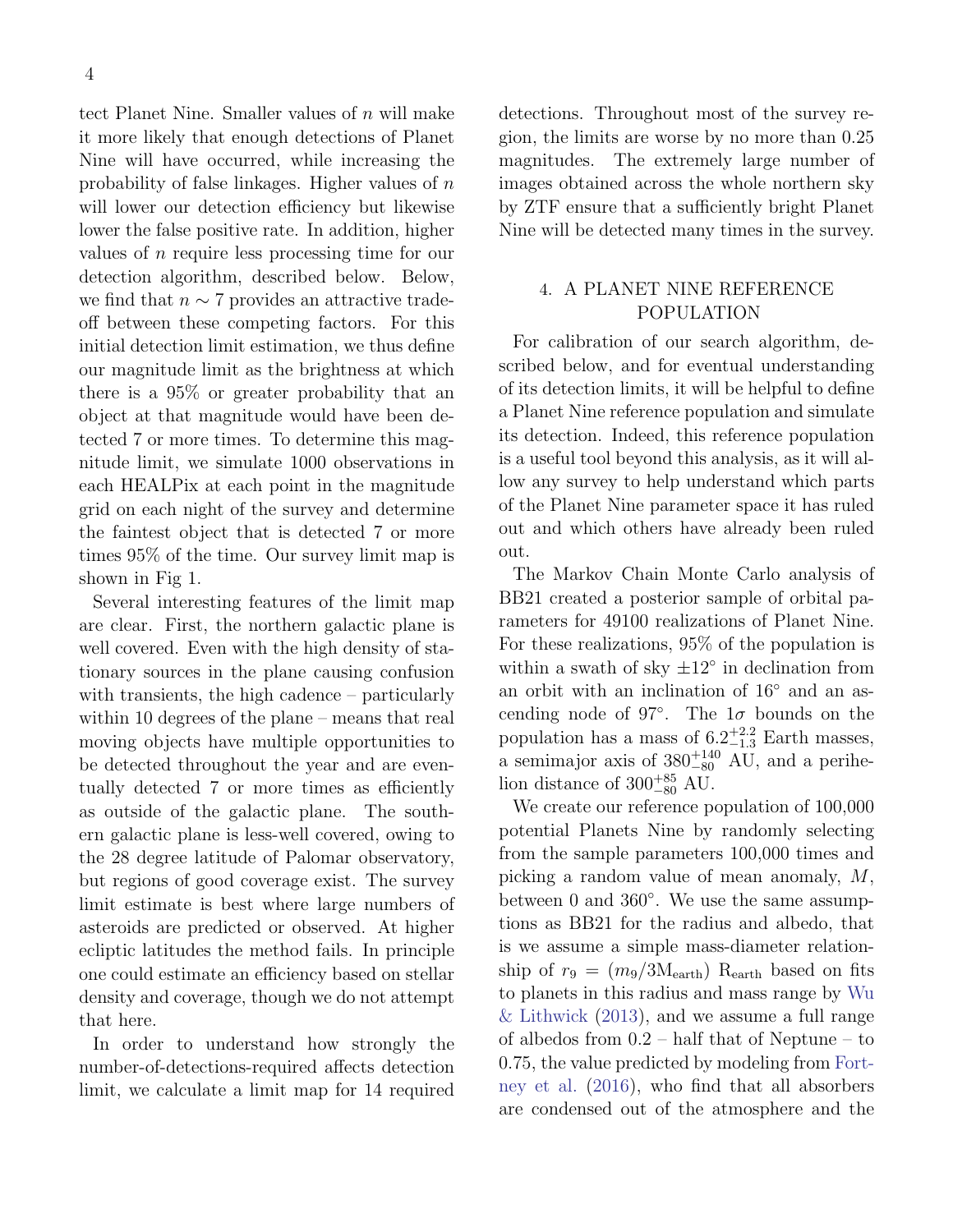

Figure 1. The V magnitude at which there is a 95% or higher probability that a moving object would be detected 7 or more times in the first 3 years of the ZTF public survey. The Mollweide equal-area projection is centered at RA=180 $\degree$  and dec=0 $\degree$  with Right Ascension increasing towards the left. The path of the ecliptic and  $\pm 15^\circ$  of the galactic plane are highlighted. For much of the sky a uniform limit of  $V \sim 20.5$  is attained, with slightly greater depth north of celestial equator. Despite the high density of stationary stars, the northern galactic plane has no worse depth than any other region of the sky. The higher density in the southern galactic plane and the lower declinations make this region the least well-covered. At high ecliptic latitudes the small number of asteroids prevents accurate calculation of the limits.

planet should have a purely Rayleigh-scattering albedo.

This Planet Nine reference population contains a statistical sampling of orbital elements – including a mean anomaly at a defined epoch – and a mass, radius, and albedo for each member of our synthetic sample. The sample, permanently archived at [https://data.caltech.edu/](https://data.caltech.edu/records/2098) [records/2098](https://data.caltech.edu/records/2098) [\(Brown](#page-10-6) [2021\)](#page-10-6), can be used to predict the position and brightness of all members of the Planet Nine reference population for any future or past survey. We use this sample to predict position and magnitude for each night

of the 3 year ZTF survey. We then use our asteroid-derived estimate of detection efficiency as a function of HEALPix, magnitude, and observing night, to determine the probability that each synthetic object would be observed on any given night. We select a uniform random number between 0 and 1 and, if the number is lower the probability of detect of an object of that magnitude, we record that object as detected at that position on that night.

As we will discuss below, we will require the detection of Planet Nine at least 7 times over our 3 year period. Based on the cadence of ob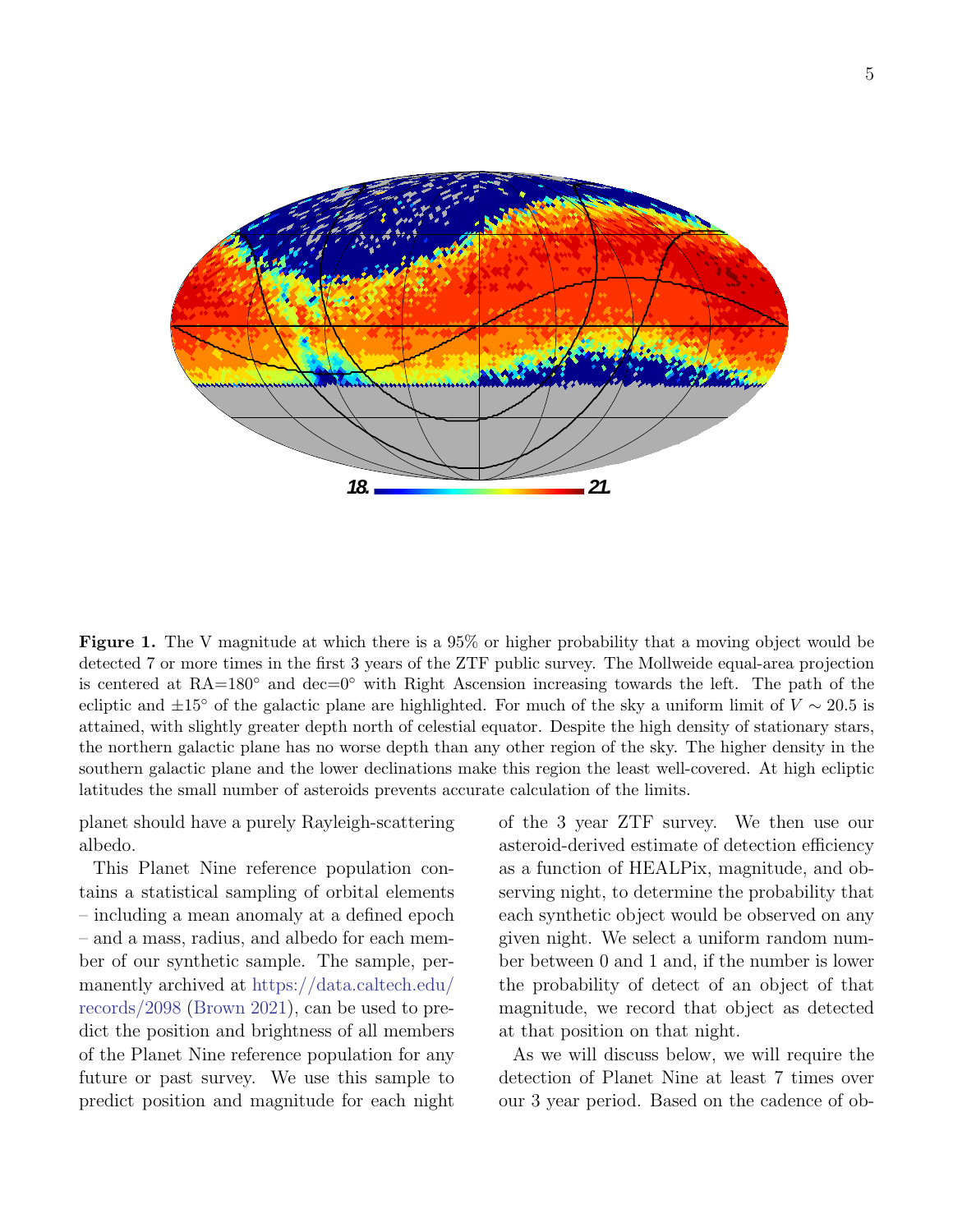servations and our calculated magnitude limits, 56373 of the 100000 objects in the Planet Nine reference population would have been detected 7 or more times in the ZTF survey. The undetected members of the reference are either too faint for the ZTF survey or south of the survey latitude limit. A total of 42350 objects are detected as many as 25 times. These reference population detections show that, if we can develop an algorithm capable of linking 7 or more Planet Nine-like orbits, the ZTF survey will be capable of ruling out more than 56% of potential Planet Nine parameter space.

## 5. ORBIT LINKING

[Brown et al.](#page-10-7) [\(2015\)](#page-10-7) developed a general method for linking single-epoch transient detections across multiple nights onto outer solar system orbits. The method involved calculating best-fit orbits to every possible set of three transient detections across a single opposition using the geocentric linear approximation of [Bernstein & Khushalani](#page-10-8) [\(2000\)](#page-10-8), which we refer to as the Bernstein method. For triplets with sufficiently small residuals in the linear approximation, full orbits were determined and residuals were determined. Only orbits with residuals below 1 arcscond were retained. The large numbers of triplets were eventually combined to find low-residual quadruplet linkages and, for particularly contaminated regions, to quintuplets. For the data from the 8 years of the Catalina Realtime Transient Survey, this process led to detections of all bright Kuiper belt objects within the survey field with zero false positives, but zero new detections.

While effective, this method does not scale well to the larger surveys now becoming available. Recently, [Holman et al.](#page-10-9) [\(2018\)](#page-10-9) developed an alternative orbital approximation which greatly improves the ability to link multiple epochs even across multiple opposition. In the simplest version of the Holman method, objects are assumed to be moving at a constant



Figure 2. An example object from our Planet Nine reference population with a current distance of 264.8 AU is predicted to have been detected 50 times in the ZTF survey. (a) Seen from the Earth, these detections make three loops over the three year survey period. (b) Transformed to heliocentric coordinates at the correct assumed distance (black), the object travels in a straight line at a constant speed. With an incorrect assumed distance of 263.2 AU (red) or 270.3 AU (green) deviations to the straight line motion can be seen.

speed in circular motion around the sun. The observed position of an object is then transformed into heliocentric, rather than geocentric, coordinates, using a range of assumed distances and the known position of the Earth. In this coordinate system objects move on great circles in heliocentric coordinates at a constant speed when the correct distance is assumed, greatly simplifying linking (Figure 2). This method is increasingly efficient at larger heliocentric distances where the constant distance approximation is generally closer to being true over the orbital arc being fit. It is thus an attractive method to try to link Planet Nine over multiple oppositions.

In our implementation, we assume a range for heliocentric distance,  $r$ , (following Holman et al., we explicitly assume uniform spacing in  $\gamma = 1/r$  from zero to  $1/r_{\text{min}}$ , the minimum dis-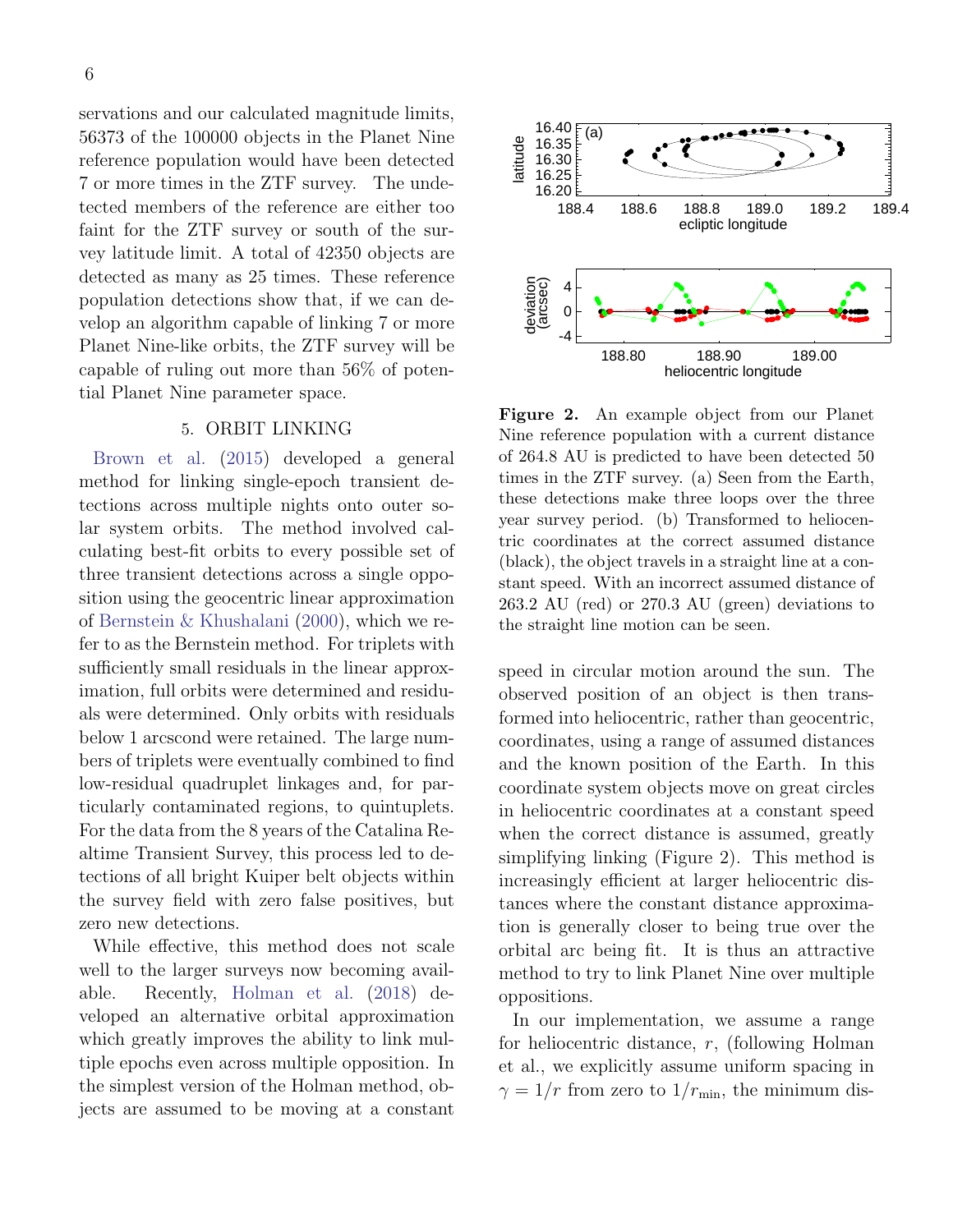tance considered, here set to 200 AU), and then, for each detected transient and assumed distance, we calculate the great circle direction and speed required to link every other single transient in the catalog (in practice, we calculate  $\dot{\alpha}$ and  $\dot{\beta}$ , the speed in heliocentric longitude and in latitude). Real objects will appear as a cluster within a fixed range of  $\Delta \dot{\alpha}$  and  $\Delta \dot{\beta}$  when the assumed distance is close to their correct distance, demonstrating that they are consistent with great circle motion at a constant speed (Figure 3). Depending on our assumed tolerances, sometimes random collections of falsepositive transients will also appear sufficiently clustered. To further filter out such false linkages, we take each potential cluster, perform an iterative calculation for the best fit value of r using the heliocentric Holman approximation, and calculate RMS astrometric residuals, RMSholman. All clusters which pass this RMS threshold are passed to a full orbit integrator using the Bernstein geocentric algorithm and a final astrometric residual  $\rm RMS_{bernstein}$  threshold is imposed. In regions of high space density of transients, the number of transients, m within a  $\Delta \dot{\alpha}$ ,  $\Delta \dot{\beta}$  cluster threshold may exceed the number,  $n$ , required for a detection. In these cases we create and individually test all  ${}_{m}C_{n}$  combinations containing n transients independently.

In this method, the five critical parameters to be chosen, each of which affect algorithmic efficiency, are  $n$ , the number of detections required, the grid spacing of assumed heliocentric distances used,  $\Delta \gamma$ , the tolerances in heliocentric speed in longitude and latitude,  $\Delta \dot{\alpha}$  and  $\Delta \dot{\beta}$ , and the two RMS astrometric residual thresholds, RMS<sub>holman</sub> and RMS<sub>bernstein</sub>. The initial step of heliocentric projection and speed calculation involves computationally efficient matrix operations. Each potential cluster that needs to be passed to the iterative calculation for best-fit  $r$ , however, requires significantly longer compu-



2.0 2.2 2.4 2.6 2.8 3.0 α (deg/day)

.

Figure 3. The speed in heliocentric longitude and in heliocentric latitude to travel from the first point in the orbit to each of the other 49 for our synthetic object shown in Fig. 2. If the correct distance of 264.8 AU is assumed, the speeds to all data points are nearly identical (black). With an incorrect assumed distance (263.2 AU, red, and 270.3 AU, green, as in Figure 2), the cluster of inferred speeds is larger. Our algorithm finds all clusters within the ranges of selected values of  $\Delta \dot{\alpha}$  and  $\Delta \beta$ shown and would successfully identify all red (and black) detections as clustered. With the incorrect distance assumed for the green cluster, many of the points would not be identified.

1.5

2.0

2.5

3.0

β (deg/day)

.

3.5

4.0 4.5

 $x10^{-5}$ 

tational time, so we attempt to limit the number of these calculations. Fewer false clusters will be found if  $n$ , the number of required detections, is larger, but then the probability of finding real objects decreases. Smaller numbers of false clusters can also be found if  $\Delta \dot{\alpha}$  and  $\Delta \beta$ are made tighter, however to do so requires an increasingly finer grid in assumed distances,  $\Delta \gamma$ , as even real clusters appear dispersed when projected to a sufficiently wrong heliocentric distance. The cluster dispersion problem becomes more acute for objects at smaller heliocentric distances and for observations over larger time spans, both of which begin to stress the assumptions of the Holman et al. method.

We determine efficient values of these parameters by considering the simulated observations

 $x10^{-4}$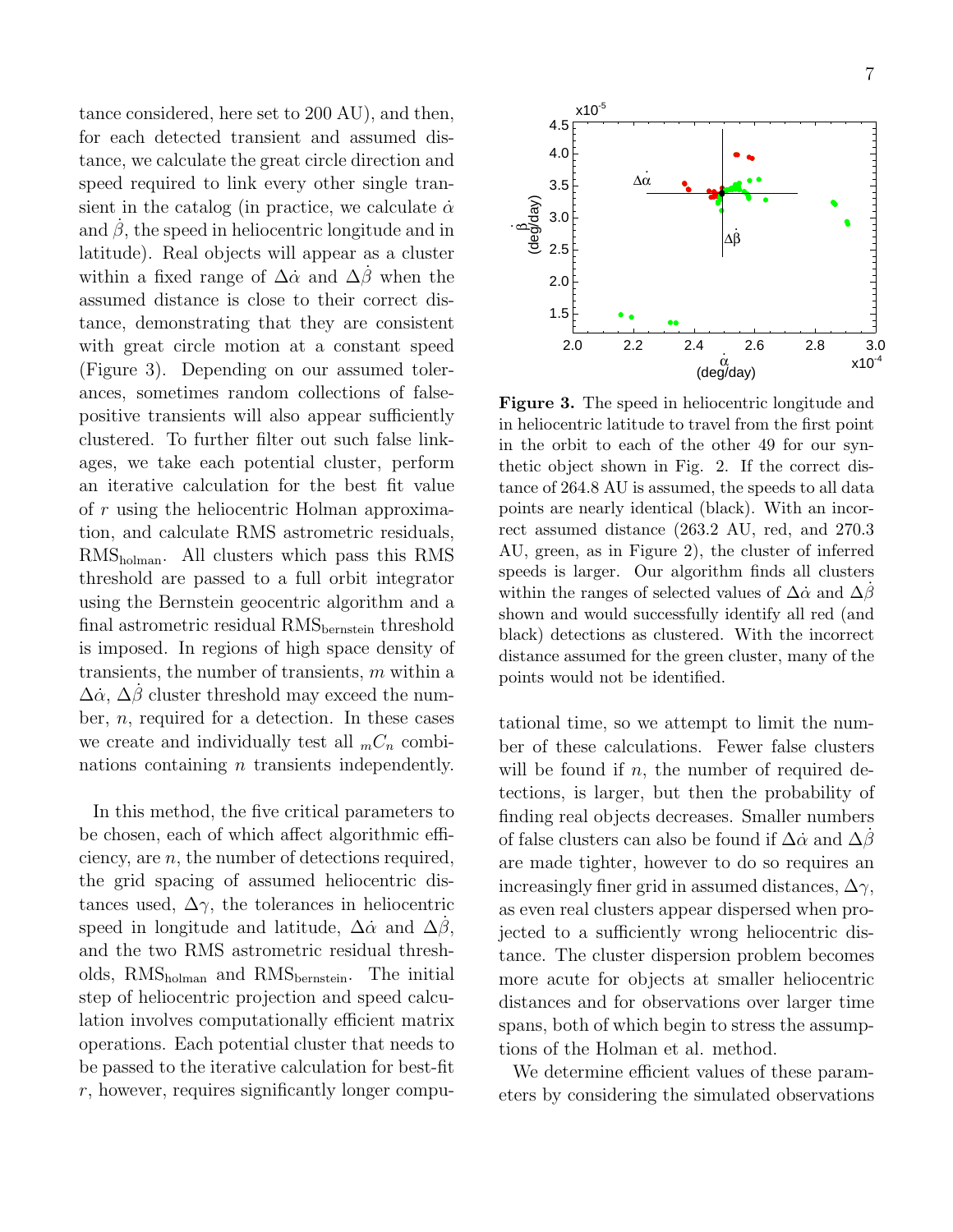of the Planet Nine reference population. First, for computational efficiency and ease of parallelization, we divide the sky into three-by-threedegree bricks to be processed separately (each brick overlaps adjacent bricks sufficiently that all detections of the fastest-moving object expected will appear within at least one single brick, as verified by our reference population). For each brick, we collect all simulated reference population detections and test our linking algorithm multiple times using a logarithmicallyspaced choice for  $\Delta\gamma$  and, for each, calculating the minimum values of  $\Delta \dot{\alpha}$  and  $\Delta \beta$  required to link all observations. We then calculate the astrometric residuals after an iterative heliocentric best fit to r and save the maximum value obtained in each brick as RMSholman. We also solve each object using the full geocentric integration and likewise save the maximum astrometric residual as RMS<sub>bernstein</sub>. We add 1 arcsecond to each of these RMS parameters to account for the astrometric uncertainties of the real observations. As a computational convenience, for each brick we also calculate upper and lower limits to the speed and direction for all members of the Planet Nine reference population. In our final analysis we will restrict ourselves to only searching for links that are within these limits. At this stage we have appropriate  $\Delta \dot{\alpha}$  and  $\Delta \dot{\beta}$  for a wide selection of potential choices of  $\Delta \gamma$ . The final choice of  $\Delta\gamma$  and required numbers of detections comes from choosing the sparsest grid possible and minimum number of detections that do not cause too many initial linkages that need to be checked with the iterative algorithms. In practice we make this choice by examining our most densely populated brick and running a few test cases. For this analysis we find that requiring 7 detections and a grid spacing of  $\Delta \gamma = 0.0001$ AU<sup>−</sup><sup>1</sup> leads to efficient processing. With this choice for  $\Delta \gamma$ , typical values for  $\Delta \dot{\alpha}$  and  $\Delta \beta$ are  $5 \times 10^{-5}$  and  $2 \times 10^{-5}$  deg/day, respectively,

with clear dependence on ecliptic latitude. Values for RMSholman range from 2 to 12 arcseconds (again, with the major dependence on ecliptic latitude), and a global value for  $\text{RMS}_{\text{bernstein}} = 1$ arcsec is found to be appropriate, which we increase to  $\text{RMS}_{\text{bernstein}}=2$  arcsec to account for astrometric uncertainties not present in the synthetic reference population data.

An example of the workings of the algorithm can be seen in Figures 2 and 3. One of the members of the Planet Nine reference population, with V=19.9 and at a current distance of 264.8 AU, is predicted to have been detectable 50 times in the ZTF survey. Seen from the Earth, these detections make three loops over the three year survey period (Fig 2a). Efficiently linking these observations within a background of randomly placed false positive detections is a difficult problem. When transformed to heliocentric coordinates at the correct distance (black point in Fig 2b), the object travels in a straight line at a constant speed. With our choice of  $\Delta \gamma = 0.0001$  AU<sup>-1</sup>, the closest assumed distance to the true distance is 263.2 AU (with the next closest 270.3 AU). Using those values as our assumed distances (red and green respectively), divergences from the straight line motion begin to appear. Figure 3 shows the speed in heliocentric longitude and latitude required for an object to move from the first position of the orbit to each of the 49 other positions of the orbit. If the correct distance is assumed, these speeds are all nearly identical (black points), demonstrating constant circular motion. At the closest distance in our assumed grid, all of the speeds still fall within the range of  $\Delta \dot{\alpha}$  and  $\Delta \dot{\beta}$  such that they would be flagged as a cluster to further study. In this particular case, the iterative Holman fit finds a distance of 264.8 AU and an RMS of 0.10 arcseconds. The full Bernstein integration finds an RMS of 0.30 arcseconds. All 50 detections of this object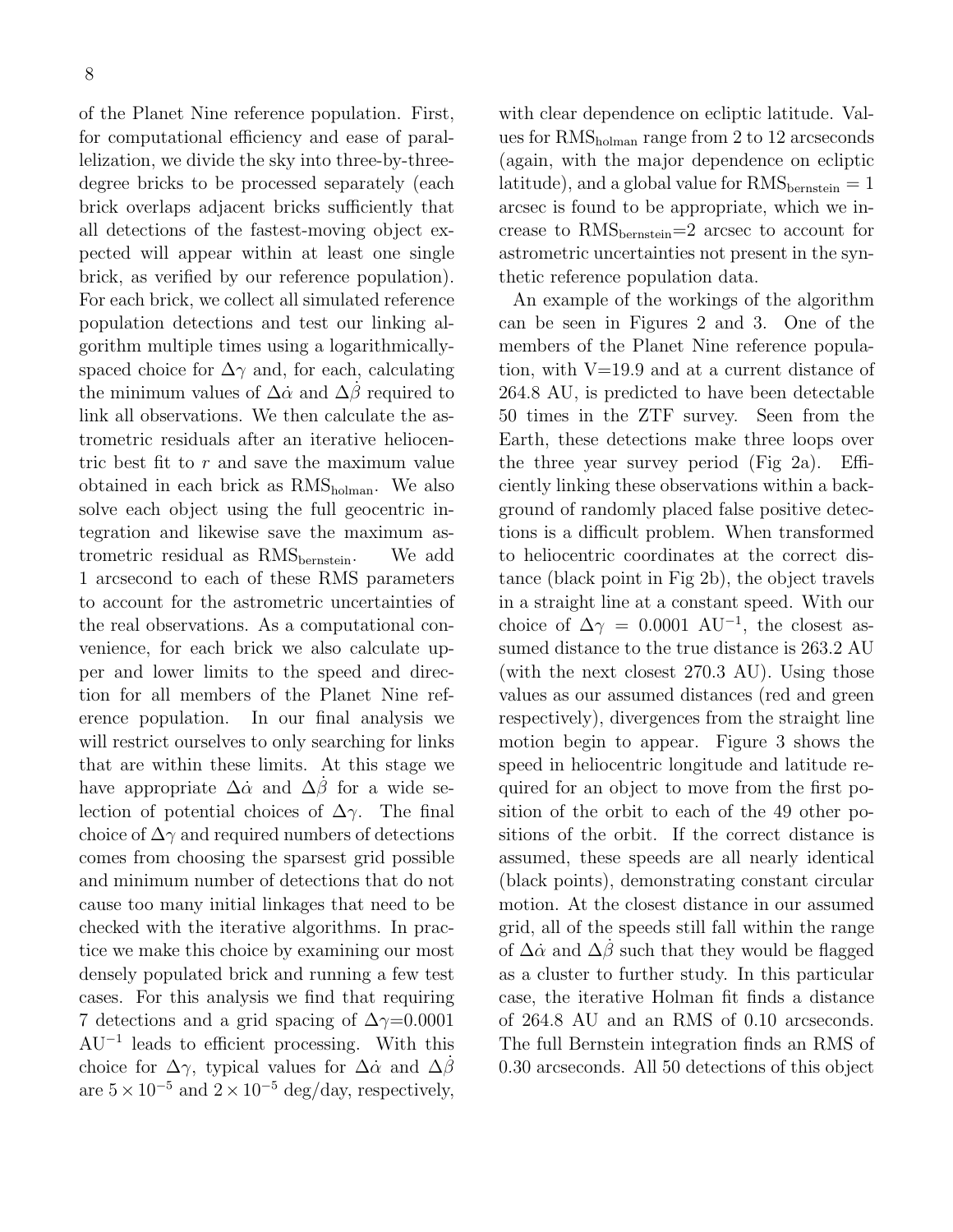would be successfully linked across three oppositions.

After selection of algorithm parameters, each brick is ready to be searched for Planet Nine. Before proceeding, we inject the entire data set of simulated observations of the Planet Nine reference population, adding normally distributed errors of 1 arcsecond to each astrometric position to conservatively account for the measurement uncertainties in ZTF. While these objects should all be detected by design, embedding them within the real data allows an end-toend calibration of our search method. Each of the 1164 bricks is processed independently. Of the 56373 members of the Planet Nine reference population that had 7 or more detections that we injected into the data, 56173, or 99.66% were detected and linked. Our algorithm is extremely efficient at successfully linking detections over the full three year period for these distant objects.

In the full ZTF data set, 103 potential linkages made it to the final step of full orbital integration using the Bernstein integration method – including one with as many as 23 linkages – and all but one failed this final cut. The single object that survived the final cut was, surprisingly, Eris. Eris is coincidentally along the predicted P9 path, but the search algorithm was not optimized to find objects at a distance of only 96 AU. Nonetheless, Eris was successfully linked owing to a string of 11 detections in 20 days that occurred close to quadrature when the motion of Eris could not be distinguished from that of a more distant object. We examined each of the 102 other linkages individually and did not find any reason to consider them further. Planet Nine was not detected in the ZTF data.

#### 6. PLANET NINE DETECTION LIMITS

With no detection of Planet Nine in the data set we use the Planet Nine reference population to determine limits across the search re-



Figure 4. Limits to the detection of the Planet Nine reference population in the ZTF data. Across the entire sky 91% of the brightest objects are detected. If we exclude areas south of -25◦ declination, 94% are detected, and if we exclude the poorly observed southern hemisphere galactic plane region, 100% of the bright objects are detected.

gion. Our simplest metric is the fraction of the 100,000 members of the Planet Nine reference population that would have been detected. Our algorithm would have found 56173 members of the reference population in ZTF across the full sky. The brightest members of the population are most efficiently detected, as shown in Figure 4. The ZTF survey would have successfully identified ∼92.4% of all members of the Planet Nine reference population with  $V < 19.75$ , with a 50% efficiency at  $V = 20.57$ . Many of the bright objects that were not linked were further south than the declination limit of the ZTF survey. If we examine the fraction of objects successfully linked that have declinations above -25◦ , we find the the survey linked 95% of the bright objects, with a 50% efficiency at  $V = 20.60$ . Of the bright objects within the ZTF survey region, the other source of missed detections is the poorer coverage in the southern galactic plane. If we exclude the southern regions with galactic latitude less than 15◦ we detect 99% of the objects brighter than  $V = 20.0$ and a 50% efficiency at  $V = 20.62$ .

To better examine the spatial structure of the detection limits, we again use our syn-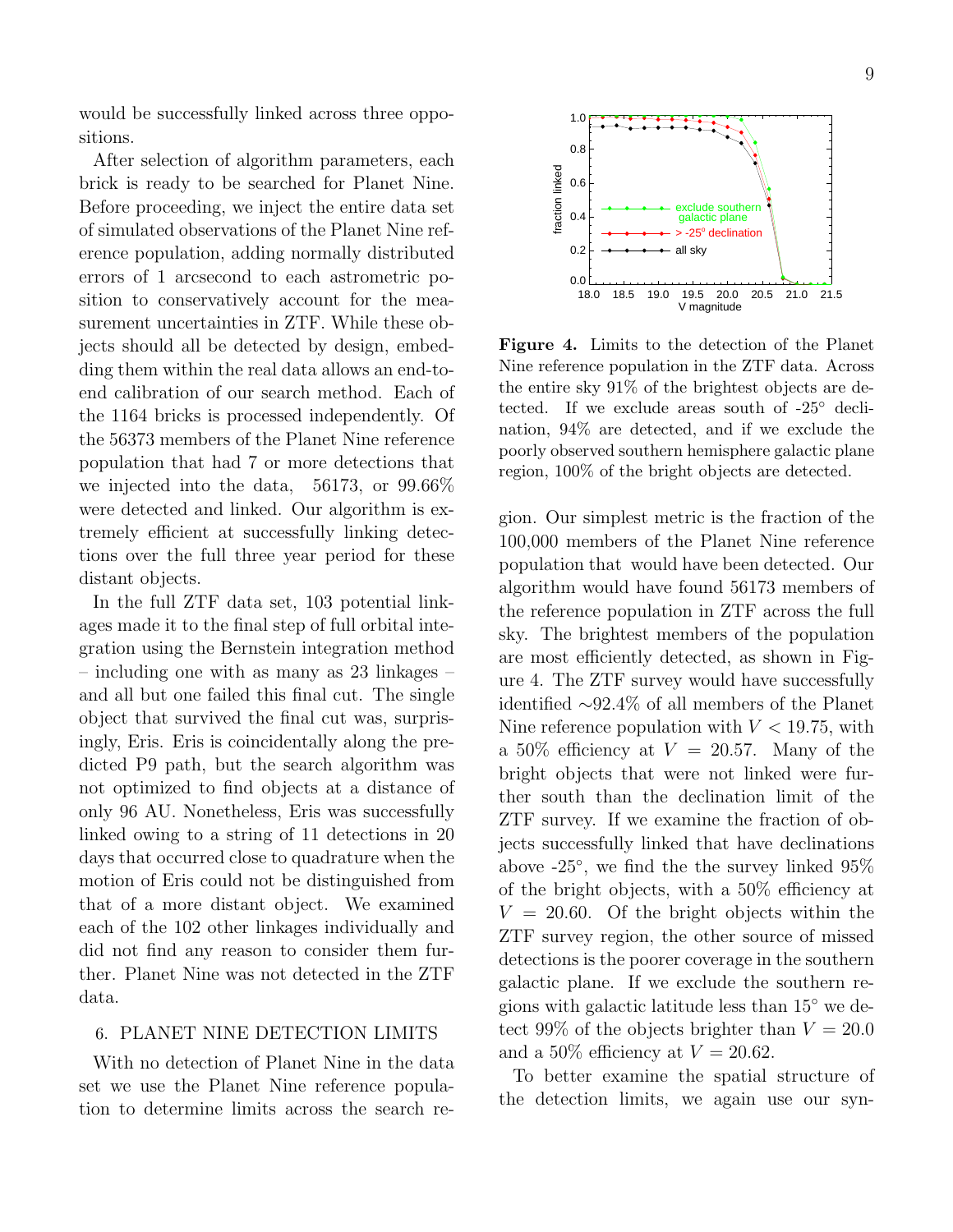

Figure 5. Detection limits across the Planet Nine search region determined from the search for objects from the Planet Nine reference population injected into the data stream. The geometry of the project is identical to that of Figure 1. The dark blue regions in the southern hemisphere are areas not covered by ZTF.

thetic population, and we determine the brightest synthetic Planet Nine that is missed at each HEALPix. We define the limit as the nextbrightest object from this first missed object. A map of these limits is show in Figure 5, which also conveniently shows the Planet Nine search region. For the Planet Nine search region, the limits found from the Planet Nine reference population are nearly identical to those of Figure 1 determined for asteroids. The asteroid limits, requiring a 95% detection efficiency, are better sampled and better defined than the synthetic Planet Nine limits, so we regard the asteroid limits of Fig. 1 the magnitude limits of the full survey.

# 7. DISCUSSION

The results presented here provide a useful framework for understanding our current limits on the detection of Planet Nine and for incorporating additional surveys into the limits. Any survey can use the the full reference population of 100,000 synthetic Planets Nine to inject samples from the BB21 analysis and determine if they are detected. Each reference object contains full orbital elements as well as mass, assumed radius, and assumed albedo, and can be used to calculate positions, distances, magnitudes, thermal fluxes, and gravitational forces at any survey time. Different assumptions about radius and albedo can easily be incorporated into the population. The full reference population is hosted at [https://data.](https://data.caltech.edu/records/2098) [caltech.edu/records/2098](https://data.caltech.edu/records/2098) [\(Brown](#page-10-6) [2021\)](#page-10-6), which also indicates which objects from this population would have been detected in the ZTF survey. The table of potential detections will be expanded as additional surveys use this reference population and determine which objects